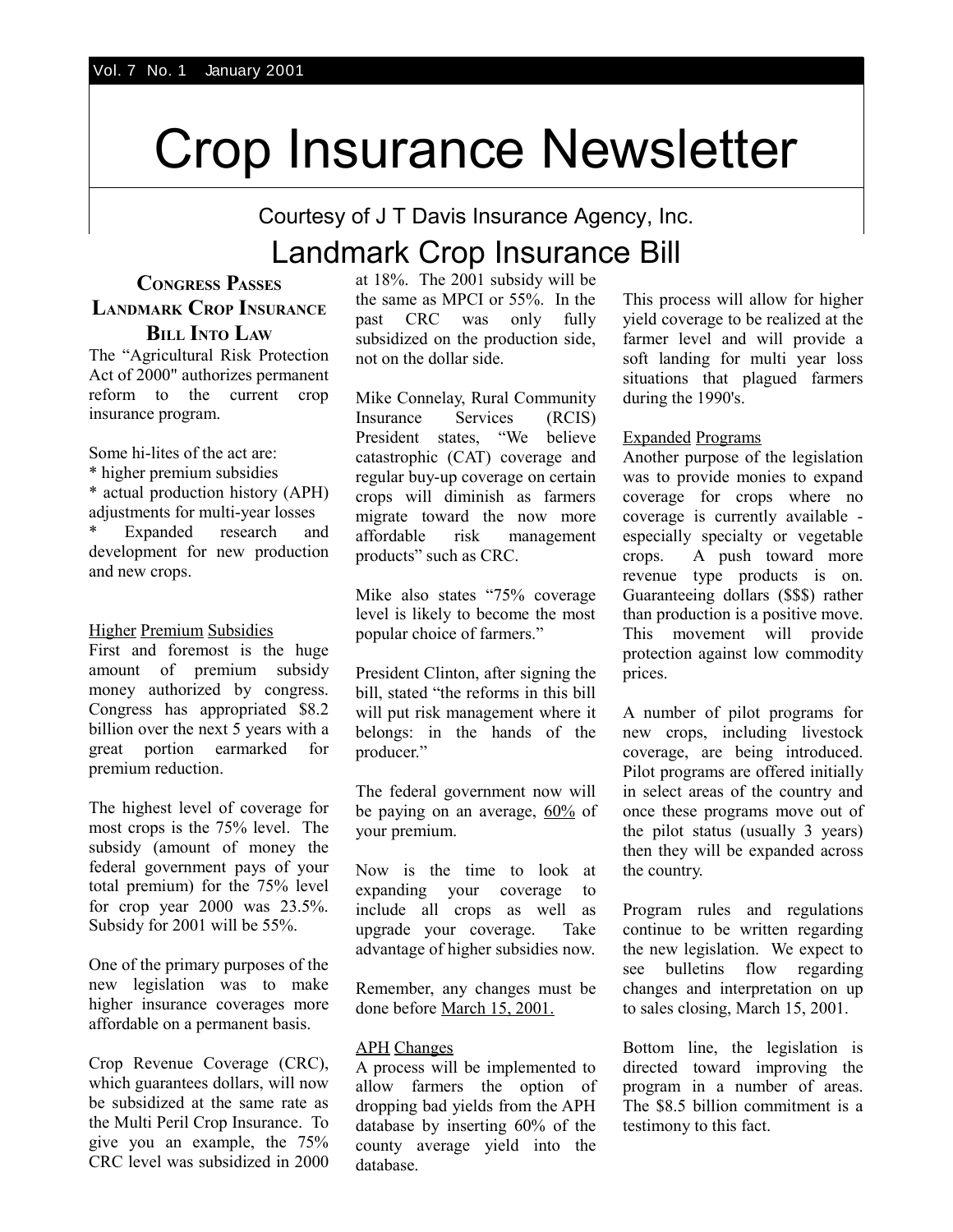#### CROP INSURANCE REQUIRED FOR CERTAIN USDA PROGRAMS

If you receive payments under USDA's Crop Loss Disaster Assistance Program (CLDAP) through FSA then you will be required to carry crop insurance on crops of "economic significance" as defined by FSA for crop year 2001 and 2002.

Other programs such as USDA low interest loans which could qualify a farmer for up to

# **CATASTROPHIC (CAT) FEE INCREASE**

Catastrophic (CAT) or basic coverage fees starting with 2001 crops will increase from \$60 per crop to \$100.

This move by Congress is an attempt to encourage farmers to buy up to higher levels of coverage as buy coverage premiums are reduced while CAT fees are increased.

Keep in mind CAT payments are paid on only 55% of price election compared to buy up payments at 100% of price election.

#### **CROP REVENUE COVERAGE (CRC) NOW FULLY SUBSIDIZED**

CRC is a revenue plan which guarantees dollars (\$\$\$) rather than production.

Crop Revenue Coverage (CRC) is an affordable way to protect \$500,000 @ 3.75% interest with a 7-20 year payback will also require linkage. See your FSA director should you have questions.

#### **ROP INSURANCE CONTRACT I<sup>S</sup> CONTINUOUS**

Your crop insurance policy is a continuous contract. If you make no changes your crops will be insured at the same level as in 2000. All changes **must** be made in writing before sales closing, which is March 15,

your farming operation against both low yields and unpredictable market swings. CRC guards against a loss in revenue caused by low prices, low yields, or a combination of the two. This means a CRC policy may pay an indemnity when there is no yield loss, because it protects against low market prices at harvest time.

The Crop Insurance reform act of 2000 provides permanent additional funding which now provides full subsidy. The subsidy rate at 75% coverage level goes from 18% subsidy in 2000 to 55% subsidy in 2001. This is an increase of 300% in the amount the Federal Government is paying of your premium in 2001.

CRC policies are projected to increase significantly as subsidies are dramatically increasing.

CRC is now available for

2001.

### PREVENTED PLANT **PAYMENTS**

Crops such as corn, soybeans, grain sorghum, wheat, barley, cotton, and peanuts are covered which means you could be eligible for a payment (up to 70% of your guarantee) should you be prevented from planting your crop due to a weather related problem (drought or excess moisture).

cotton, corn, grain sorghum, soybeans and wheat.

## **CROP INSURANCE PROGRAM EXPANDS**

The current Crop Insurance Program participation has tripled in the past six years. The program currently provides \$33 billion in protection on more than 200 million acres of crops. As a result, crop insurance today protects more farmers better than ever before and is a principal life-line to rural America in times of crisis.

The 2000 Crop Insurance legislation which provides an additional \$8.2 billion spending over 5 years provides for additional subsidies and programs. This will enhance the current program even further.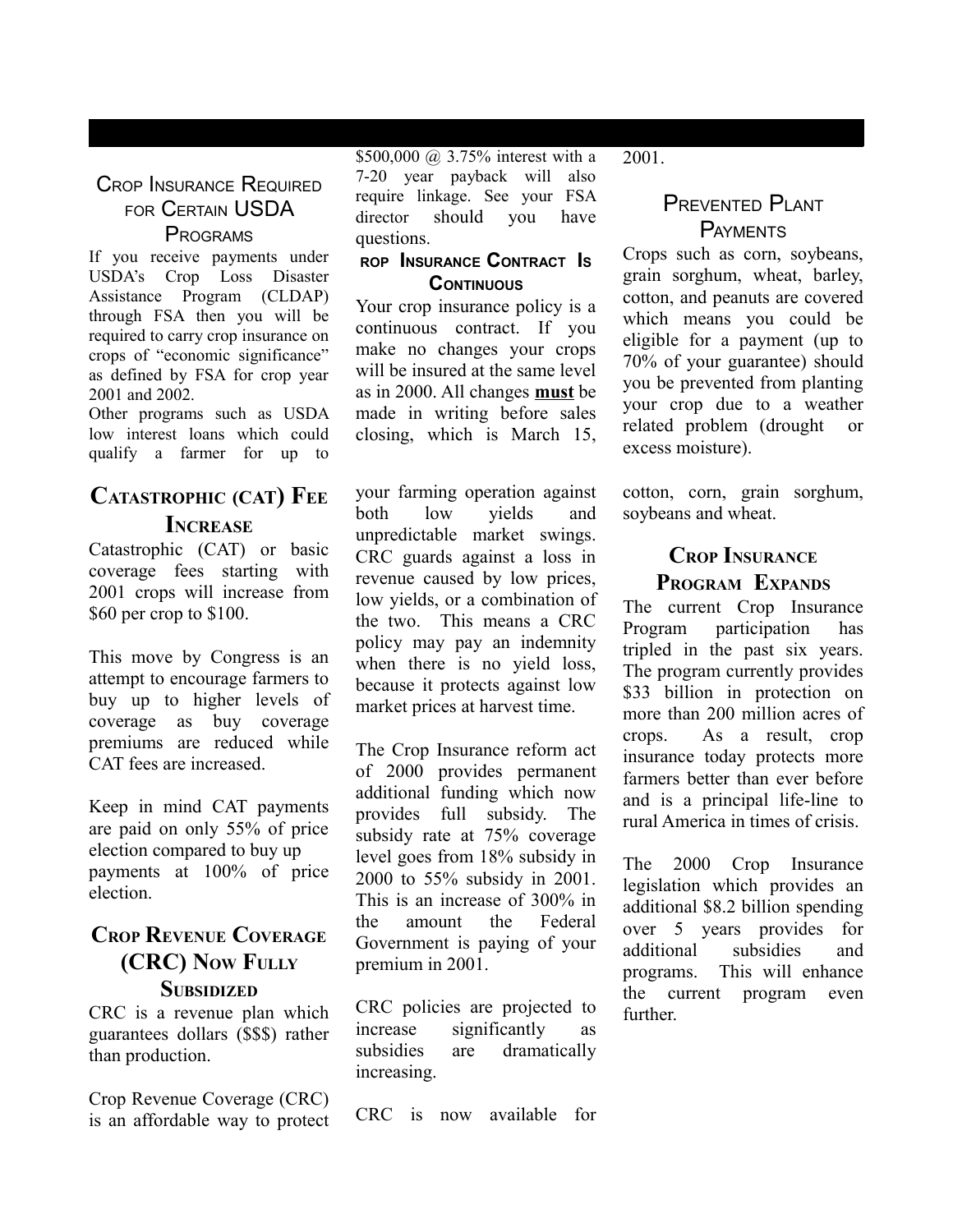#### **WRITTEN AGREEMENTS**

As farmers attempt to diversify a common concern is - how can I protect my investment costs? Crop Insurance is logically the 1st answer.

Any crops which is currently insured anywhere in the U.S. can be insured through a written agreement.

We have been able to insure crops such as Fresh Market Tomatoes, Peppers & Sunflowers, just to name a few, using the written

#### **INSURANCE CARRIER CHANGE - 2001**

In order to provide all our multi peril customers the best service available, we will be writing our multi peril crop insurance through Rural Community Insurance Services (RCIS).

We have been writing a portion of our crop insurance business through RCIS since 1997. RCIS has become the 2nd largest crop insurance provider in the nation. Our agency has been impressed by their desire and commitment to be the best in serving you, the farmer, through state of the art computer software support, as well as prompt & courteous claims processing through their Winston Salem Regional Office.

agreement process.

The main criteria is to provide 3 years of records for the crop, or a similar crop, you are looking to insure.

I have been fortunate in getting the rules laxed for new producers when it comes to similar crops. For instance, if a farmer has only grown tobacco then generally I can use 2 years of tobacco production and 1 year of the new crop production to satisfy the requirements to insure under a written agreement.

#### REPLANT PAYMENTS

Should you have to replant due to an insurable cause you will be reimbursed for replant cost and you will keep your full guarantee. Replant payments are available for most crops.

## LATE PLANT COVERAGE

This coverage is now available for most crops should you have to plant after established final plant dates.

RCIS is a subsidiary of Wells Fargo & Company which provides a strong financial base. RCIS is also our primary carrier for crop hail. Their rates have historically been better than all the other competition. We have found their services application processing, adjusting, and claims processing, to be the best in the market today.

In mid October 2000, we mailed each of our Rain & Hail customers a packet which included a form to be signed and returned in a self addressed postage paid envelope.

If you have not returned this new contract, **please return as soon as possible**. This is needed to assure you of coverage for 2001.

# \* At **J. T. DAVIS INSURANCE AGENCY, INC.** We bring to you:

*\*personal on the farm service \*individual risk management planning \*toll-free phone service \*round-the-clock service when you need it \*Experienced, Competent, local adjusting staff \*office personnel with combined insurance experience of 72 years \*devoted 100% to crop insurance \*fast claim turn-around*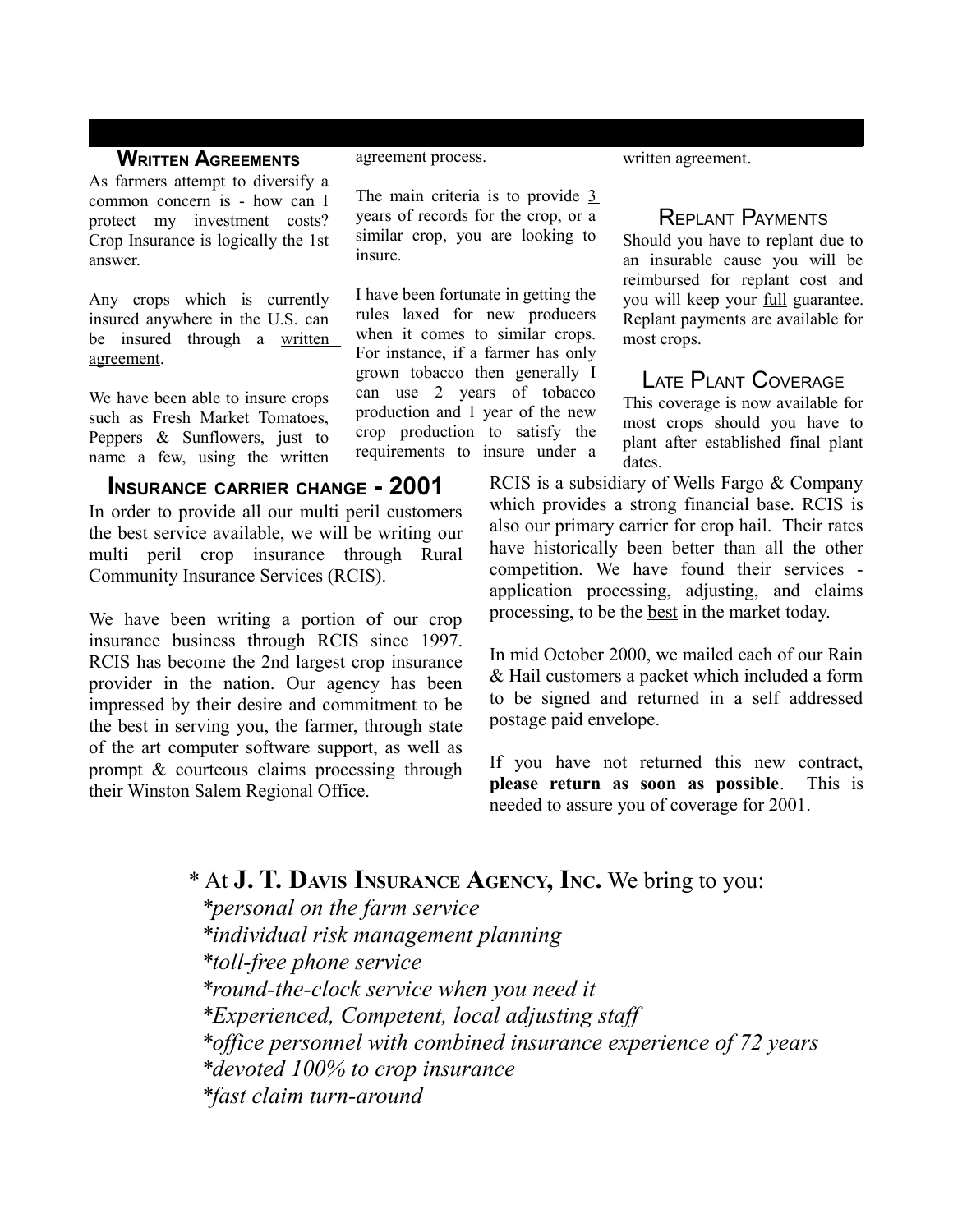# "OUR BUSINESS IS KEEPING YOU IN BUSINESS"

**GOT MAIL?**

www.jtdavisins.com

As you may have noticed on our business card, included with your Christmas calendar, we now have a website address. For those of you who have Internet access you can now go to your crop insurance policy online. You can review information, turn in your acreage report, or production, as well as e-mail us with questions or concerns you may have about your policy. All you need to do is let us know that you would be interested in this new feature and we will get everything set up for you.

#### YOUR DUTIES WHEN A LOSS **OCCURS**

Your crop insurance policy insures you against a number of perils. These include all types of diseases, all weather related incidents,insects, wildlife, and fire. With the implementation of CRC we can insure against price drops and increases on certain grain crops. What you need to know in addition is what to do when you suspect that you will have a loss on your crop.

According to policy provisions you need to **notify us within 72 hours** after damage occurs or is discovered, or at least **15 days before you harvest** your crop. This will prevent many of the problems we sometimes have at adjustment time.

#### **FEES WAIVED FOR LIMITED RESOURCE FARMERS**

Starting with the 2001 crop year both the CAT fee (\$100) and the buyup fee (\$30) may be waived if you qualify as a "limited resource farmer".

A limited resource farmer is defined as a producer or operator of a small or family farm with an annual gross income of less than \$20,000 derived **from all sources of revenue** for each of the prior 2 years.

If you qualify you **MUST** sign a certification form with us before March 15, 2001 in order to receive the waived fees.

# SALES CLOSING IS MARCH 15, 2001 *CALL US TODAY - TOLL FREE 1-800-248-5480*

IMPLEMENT <sup>A</sup> PLAN TO PROTECT YOUR FARM AND FAMILY FROM THE NEXT DISASTER!

RISK MANAGEMENT IS YOUR RESPONSIBLITY.

We Can Help...